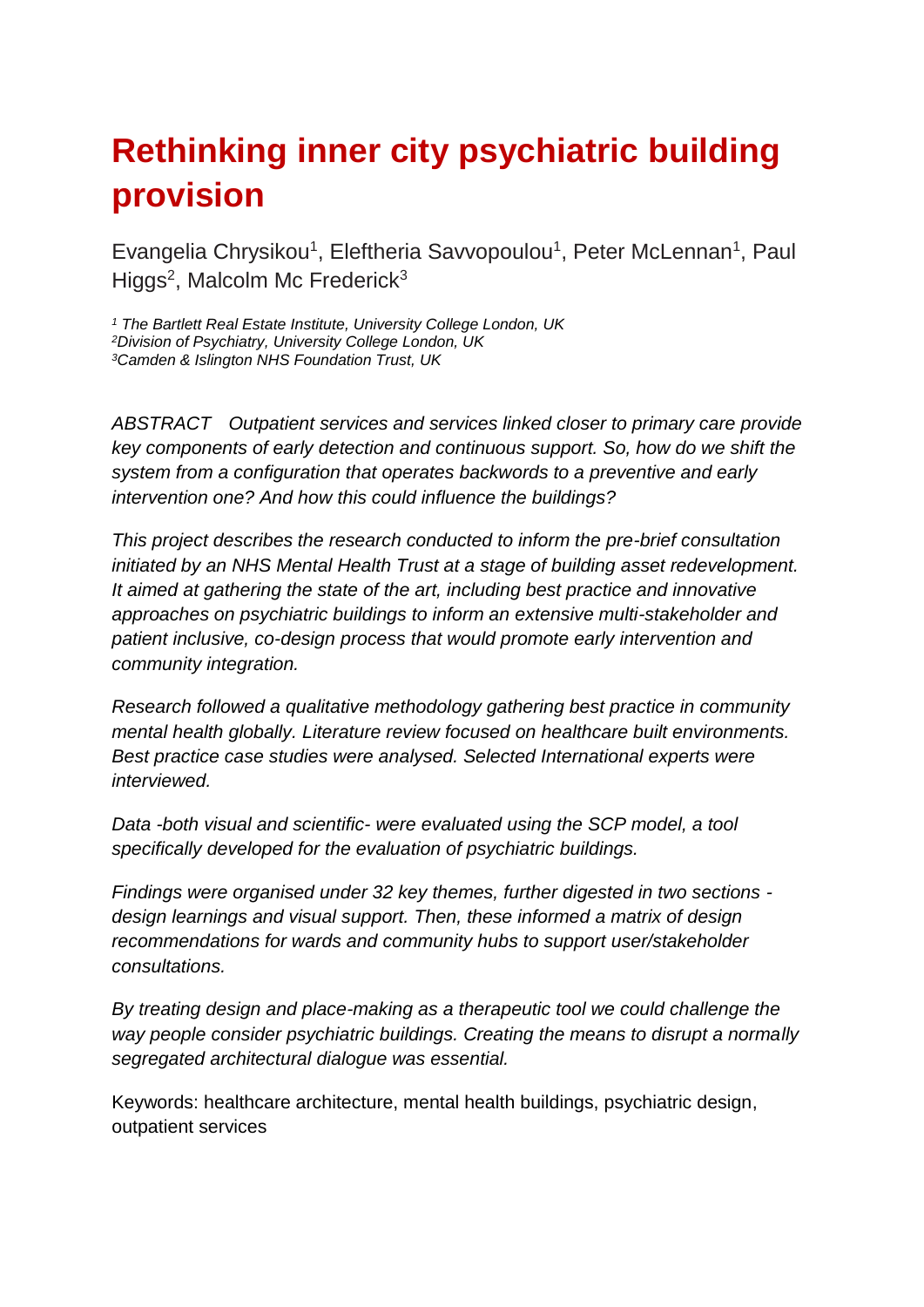### **Introduction**

Mental Healthcare presents a complexity transferred to all its' individual and interconnected components. For start, it is a service environment in which all actors and recipients are highly interconnected so that the action of one can change the context of the other, similar to any healthcare environment as described by Plesk (2006). As in healthcare, the technical system is interrelated to the social system (Hicks et at. 2015). Part of this technical system is its' built environment. It is important to consider the design of healthcare buildings simultaneously with that of services, as poor connections between these two may lead to issues with service delivery (Caixeta 2013).

With mental illness being on the rise (WHO 2001), removing stigma surrounding mental illness would facilitate earlier diagnosis and therefore, more effective treatment for those who need it (Shrivastava et al. 2013). Especially, in a period where people have also to deal with the direct and indirect psychological and social effects of the COVID-19 pandemic affecting their mental health in the present and in the future (Holmes et al. 2020). More integrated facilities, closer to what people perceive as accessible and inviting (Chrysikou, 2014) might support the target of asking for help earlier. Buildings with those characteristics might also help people remain engaged with services if required.

Community mental health facilities in particular should be in position to optimize the health and well-being of community members. They should be in position to help people deal with the many anticipated consequences of quarantine, social distancing and physical distancing measures governments around the world had to take so as to deal with COVID pandemic. Those have been anxiety, depression, self-harm, domestic abuse, financial stress (United Nations, 2020). A significant way to enable that is their integration to the health and social care system as well as to the community they serve. By locating health and social care services in the same physical space, users and their carers can easily access related supports and forge linkages among different service providers, minimizing both time and transportation costs (Lum and Ying 2014). Shifting integrated mental health care to the community is unequivocally the most sensible economic decision, as community mental health services are up to five times less expensive than hospital-based care (WHO 2008; Goering, 2004). WHO recommended that Europe should offer effective care in community by implementing specialist community-based services, accessible 24 hours a day, 7 days a week, with mobile multidisciplinary staff to care for people in need of mental health care and effective partnership with primary care services (WHO, 2005).

To achieve this integration, day care and outpatient services provide key components of a comprehensive support service for mentally ill and older people, along with their carers and families (Thornicroft et al. 2016). The need of provision of care on a daily basis for the mentally ill, the underserved populations, people with co-morbid long-term conditions and people with physical disabilities who live in their own homes, is well established.

The built environment of these facilities in the community plays an important role in the user's wellbeing and the best possible delivery of services. Studies carried out mainly by psychologists show that building features have psychological effects on users (Francis et al., 1999). As Scher (1992) suggests, environments can be assessed as having positive attributes to well-being by promoting healing in patients, enhance the performance of staff and promote caring behavior in carers. Recent work by R. Ulrich (2018) confirms that. What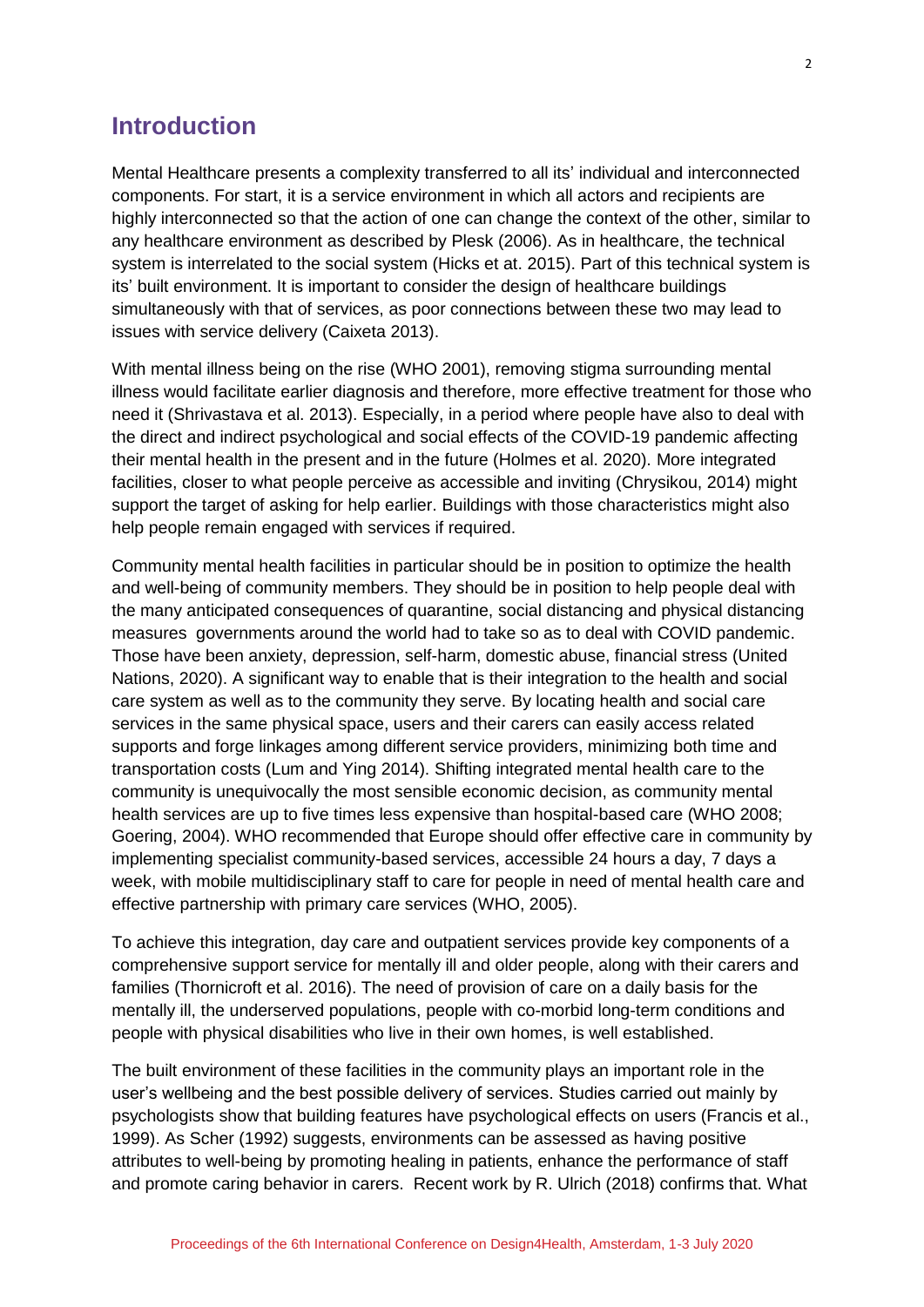could architecture do to facilitate a shift from institutional to inspiring healthcare environments in the community? With this academic consultancy project the research team aimed to set some light on how to improve, with practical steps, the quality of the psychiatric facilities in the community along with the neighbourhoods that surround them. We were most interested in a) best practice examples of community mental health facilities globally that aimed to challenge the custodial image of psychiatric facilities and b) the state of the art on the subject. Looking at these two different streams we would be able to cluster built environment characteristics that new hubs in the community should consider so as to facilitate the best possible outcome for both service users and staff (Chrysikou et al. 2019).

## **Methodology**

Research followed a qualitative methodology gathering data on best practice in community mental health facilities. First, an extended literature review was conducted from November 2018 to February 2019 in relation to healthcare architecture focusing on the built environment of community mental health facilities and the services they provide. It involved grey literature, sources such as UCL Library Services, PubMed, Academia.edu, ResearchGate, Emerald Insight, SAGE Journals, specific journals, i.e., Health Environment Research & Design Journal, BJPSYCH International, World Health Design etc., the relevant NHS Health Building Notes and books. The following research keywords were searched: mental health clinics, mental health hubs, community-based mental healthcare, psychiatric casualty clinics, clubhouses, behavioural health, warming centres, mental health centres, rural health clubs, high end mental health facilities, outpatient psychiatric clinics, day centres, treatment centres.

Furthermore, best practice case studies regarding community mental health facilities globally were selected. Data available online was gathered. Then, these were classified under the following categories: services, primary care integration, location, accessibility, entrance, façade, outdoor areas, layout, environment/therapeutic milieu, spatial characteristics, navigation, window view, staff areas, rooms for families, therapy rooms, reception design, storage, design for wellbeing, lighting, art, adjustable heating, air quality/energy-water saving, sound and noise levels, privacy, safety, furniture, colours, amenities to visitors/caters, technology, engage different groups, design for adolescents, design for older people. Forty four case studies from fifteen countries were selected. More specifically, examples from the following countries were further studied: Norway, France, Spain, Italy, Slovenia, Denmark, Sweden, Germany, Belgium, Netherlands, UK, Canada, Australia, the US and Japan. Additionally, interviews with five international experts from the field of psychiatry or medical architecture, from both Europe and the US, have been conducted in parallel, providing valuable data from their research activities and personal experience in operating at their local area.

Data collected was further evaluated using the SCP model (Chrysikou 2014), a tool specifically developed for the classification of the psychiatric built environment (Figure 1). The tool is used for the evaluation of mental health facilities, identifying the relation between policy, care-regime and patient-focused environment. The model was named after the acronyms of three variables: Safety and Security (S), Competence (C) and finally Personalization and Choice (P). It is a three-dimensional model and each of these variables comprises one dimension of a cubic problem space occupied by the three axes (x, y and z).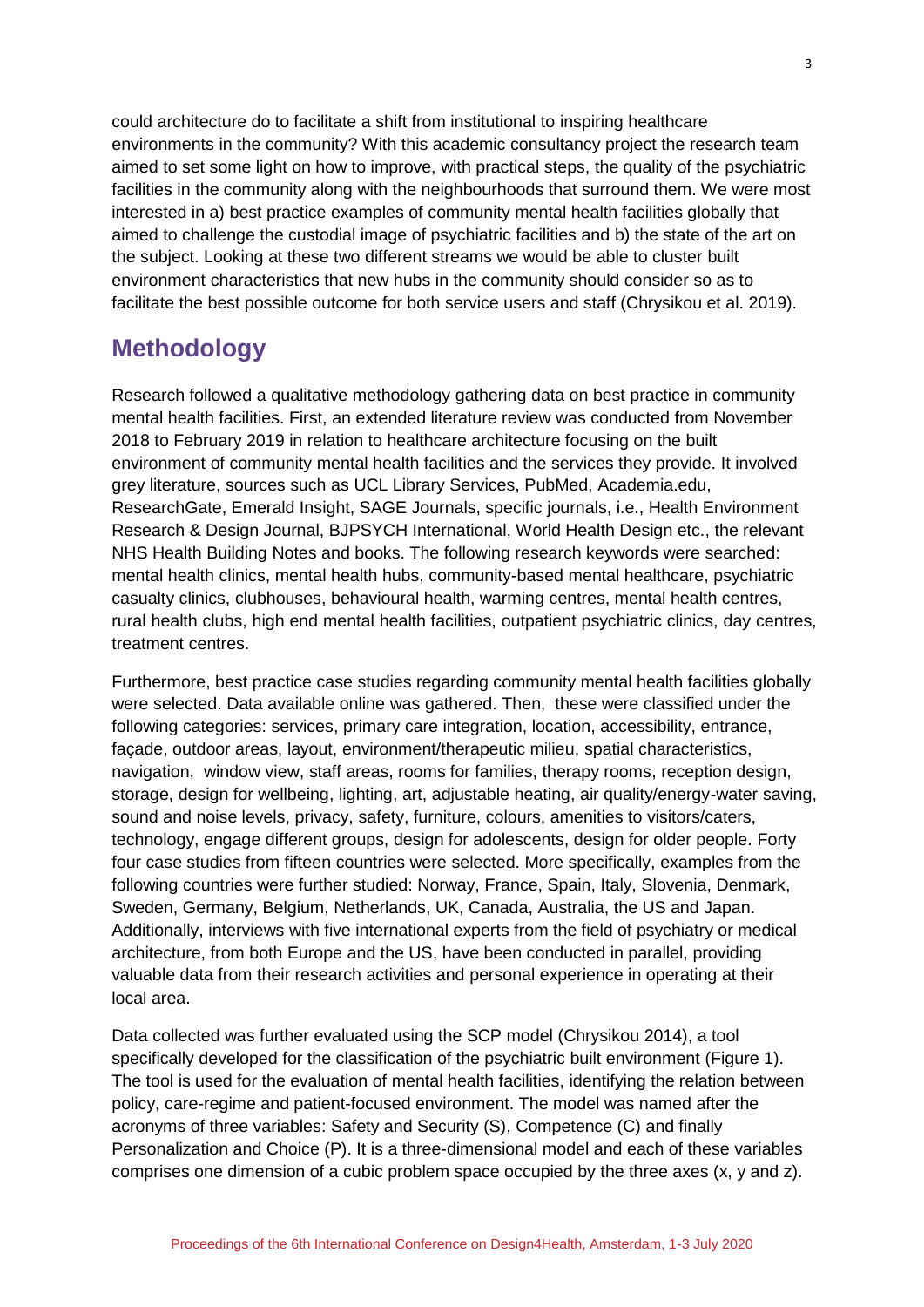The SCP model can help define enabling environments for what staff and service users perceive as best practice and suitable for their environments of care (Table 1).



Figure 1: [The SCP Model as a 3d space where psychiatric facilities can be placed according to their individual characteristics in domestic (+) vs institutional (-) scale]

| Research method   | Description                                                                                                                                                                                                                  |
|-------------------|------------------------------------------------------------------------------------------------------------------------------------------------------------------------------------------------------------------------------|
| Literature review | Relation to healthcare architecture with focus on the built<br>environment of community mental health facilities, delivery and<br>services they provide                                                                      |
| Desktop analysis  | Selection of best practice case studies regarding community mental<br>health facilities globally                                                                                                                             |
| <b>Interviews</b> | interviews with international experts from the field of psychiatry and<br>medical architecture, from Europe and USA                                                                                                          |
| SCP model         | Evaluation of visual and scientific data using the SCP model, a tool<br>developed for the evaluation of mental health facilities, identifying<br>the relation between policy, care-regime and patient-focused<br>environment |

#### Table 1. Methodology

### **Findings**

Findings in relation to the built environment of mental health facilities and how they could become inspiring reference points within the community they serve, were selected and organized under 32 key themes. Each key theme was organized in two sections: i) the first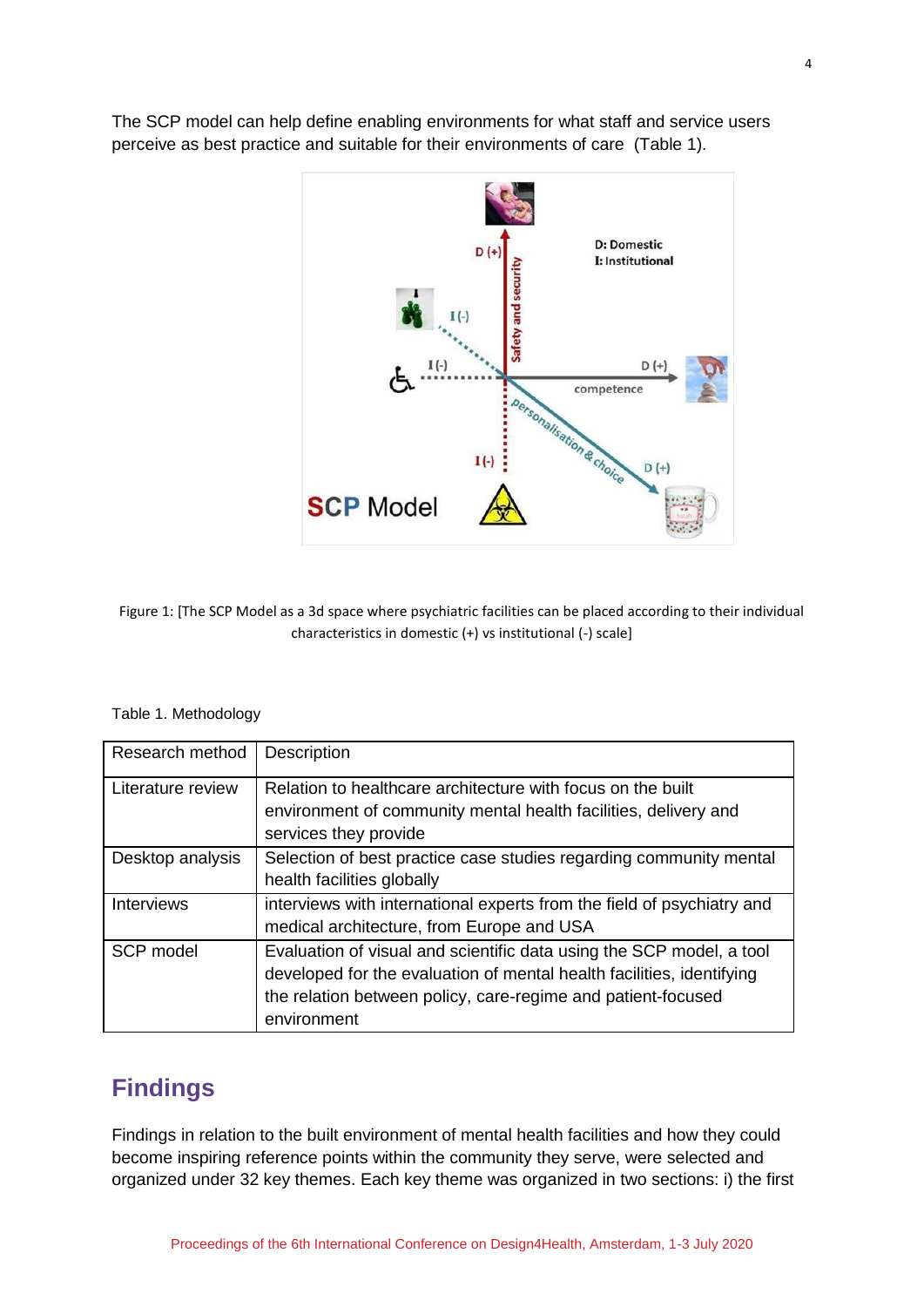comprised a set of recommendations deriving mainly from scientific sources and ii) the second presented relevant case studies accompanied by photos showing how these recommendations have been implemented. Each recommendation has been further analysed using the SCP model, by including at the end the acronyms "SCP" and by highlighting in bold the most dominant parameter among the three for each one.

More specifically, research conducted highlighted a variety of different services that could be adopted and would be beneficial for users. It is important to treat users holistically by providing:

- options for therapy- such as individual or group psychosocial therapies, recreation therapies (art therapy, music therapy, etc.),
- areas for physical activity (especially for units that do not have access to secure outdoor areas as exercise has positive effects on people's well-being),
- outreach spaces such as a shop or café, where users could both work, run business but also relax and sell artwork or other craft objects they are doing at occupational therapy sessions (Figure 2).



Figure 2: [Skrbovinca Care gift shop, Ljubljana, Slovenia: a joint work of the City of Ljubljana and the four Ljubljana Workers Protection Centers. A place to socialize, exhibit, and also sell creative achievements of adult people with special needs or other overlooked social groups]

As already stated, integrating mental health care to primary care should be considered as the first step forward. Data showed that many counties, such as Norway, UK, Scotland, France, USA etc. have already taken action to that direction. The Mental Health Commission of Canada (MHCC) (2017) highlighted the priority for community mental health services to be available at the primary and community care levels, as this is where most people with mental health problems prefer to access services. In Italy in 2009, the Emilia-Romagna Mental Health Action Plan 2009-2011 was approved by council, basically focusing on the integration of health and social services (Servizio Sanitario Regionale, 2011).

Another finding involved built environment recommendations related to location and accessibility. Mental health facilities are, in most cases, hidden and difficult to access (Chrysikou et al. 2017). Research shown that ease of access for families, carers and staff, including availability and access to public/private transport and parking, is key consideration. Access ramps and space to enable wheelchair users to move within the building are necessary. Site location should also be taken into account: points such as proximity to the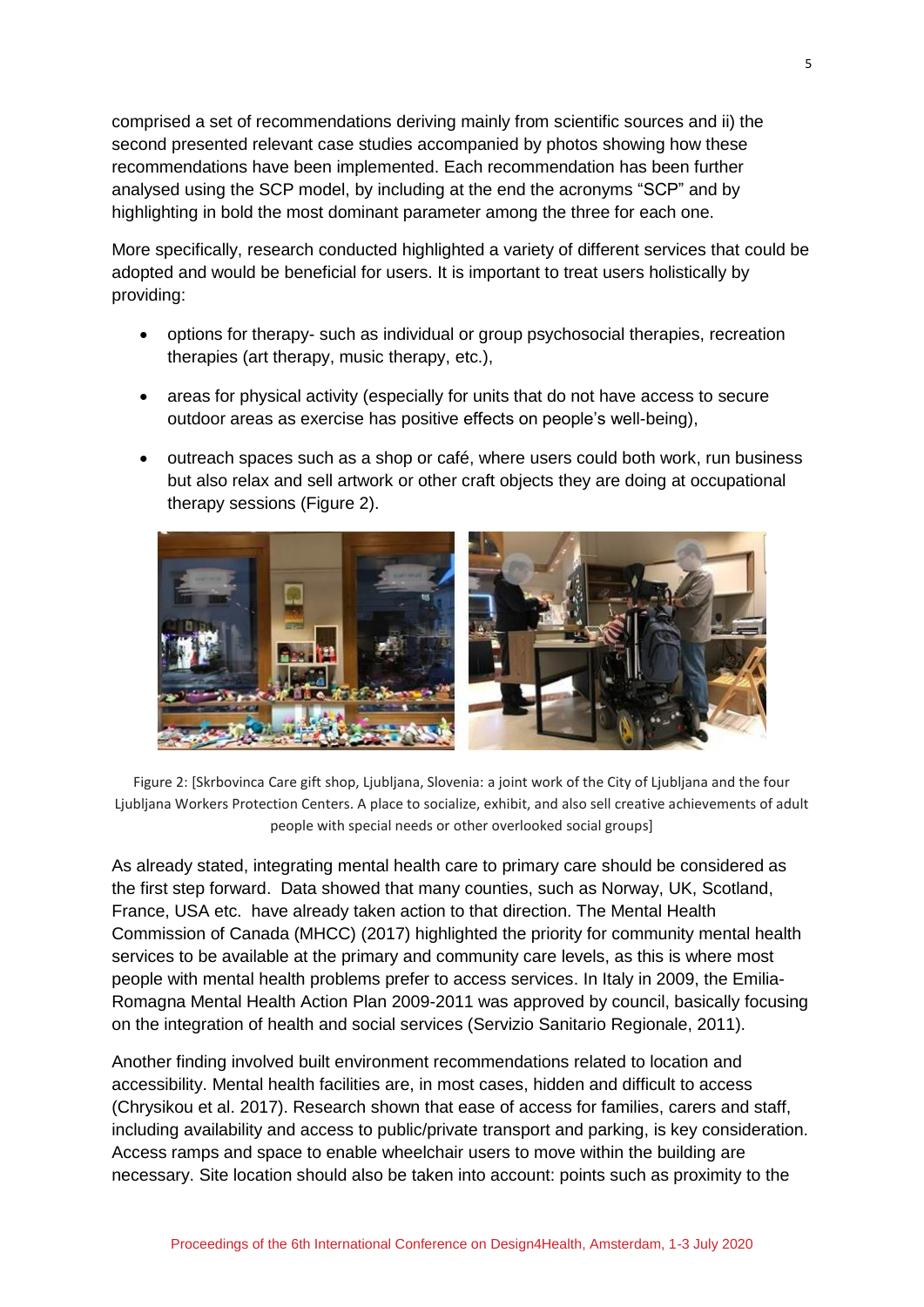catchment area the facility serves (as close as possible to the users' home), proximity to regular public transport, even to other health or community services, should be taken into consideration.

Exterior building characteristics, such as entrance, façade and outdoor areas were also included. Findings showed the importance of the first impression. Façade should be attractive and clean, marking the entrance with a piece of art or a canopy for example, so as to promote wayfinding but also to make users feel more welcomed and blended in the community. Safe outdoor areas with accessible green spaces offering a place for socialization should also be incorporated.

Data on layout characteristics were also gathered. The importance of therapeutic environment – one that positively contributes to the healing process, pays attention to users, staff and visitors, provides safe gender design and prevents violence- was highlighted. Spatial characteristics that should be taken into consideration during the design process were noted. Research showed the positive impact of larger, open activity areas instead of small, enclosed day rooms. Treatment rooms shouldn't feature a long and narrow corridor without daylight but a place for users to hang out and socialize. Spaces for social interaction is best to vary in size and activity taking place, so as to provide more choices in relation to users' needs. Findings also showed that simple navigation signage, properly designed and positioned, could support the feeling of security to users. Landmarks within buildings could serve as wayfinding elements, providing positive distractions and autonomy that reduce stress levels. The positive effect of window view for all users was highlighted.

The interior characteristics of the hubs play also an important role in making them more appealing to users. Findings showed the importance of designing staff areas that are genuinely staff-focused so as to create a positive working environment (with immediate effect on better treatment outcomes): windowed work places, open nursing stations for enabling better observation, private staff break rooms - both indoor and outdoor- located in close proximity to medical areas, adequate space to secure personal possessions. Rooms for families are suggested, especially in cases where adolescents are involved. Findings showed that smaller, intimate areas for families, instead of larger ones, are preferred. The design of more effective therapy rooms was also pointed out: better to be built in a multipurpose way, to provide flexibility for more activities in the same area.

Attention to detail could also play an important role in improving the built environment of mental health facilities to make them more inspiring. With light having a profound effect on human biology, lighting – both natural and artificial- along with views of nature are two of the most significant design factors that should be considered during the design process. Findings displayed that suitable art selection for mental health settings can positively affect the physiological and psychological health of users and staff. The importance of effective air quality control measures and ventilation systems in mental health facilities was also highlighted, especially in crowded spaces or at spaces with strong odors. Keeping low noise levels is also important as it helps in stress reduction. Additionally, data showed that furniture should be safe and durable but at the same time comfortable and domestic in style as possible, arranged in a way that support multiple levels of interaction. Colours and textures may also help differentiate spaces and help in wayfinding. The role of technology was also studied, from WI FI connection and area with computers, to the use of suitable VR/AR applications in mental health hubs.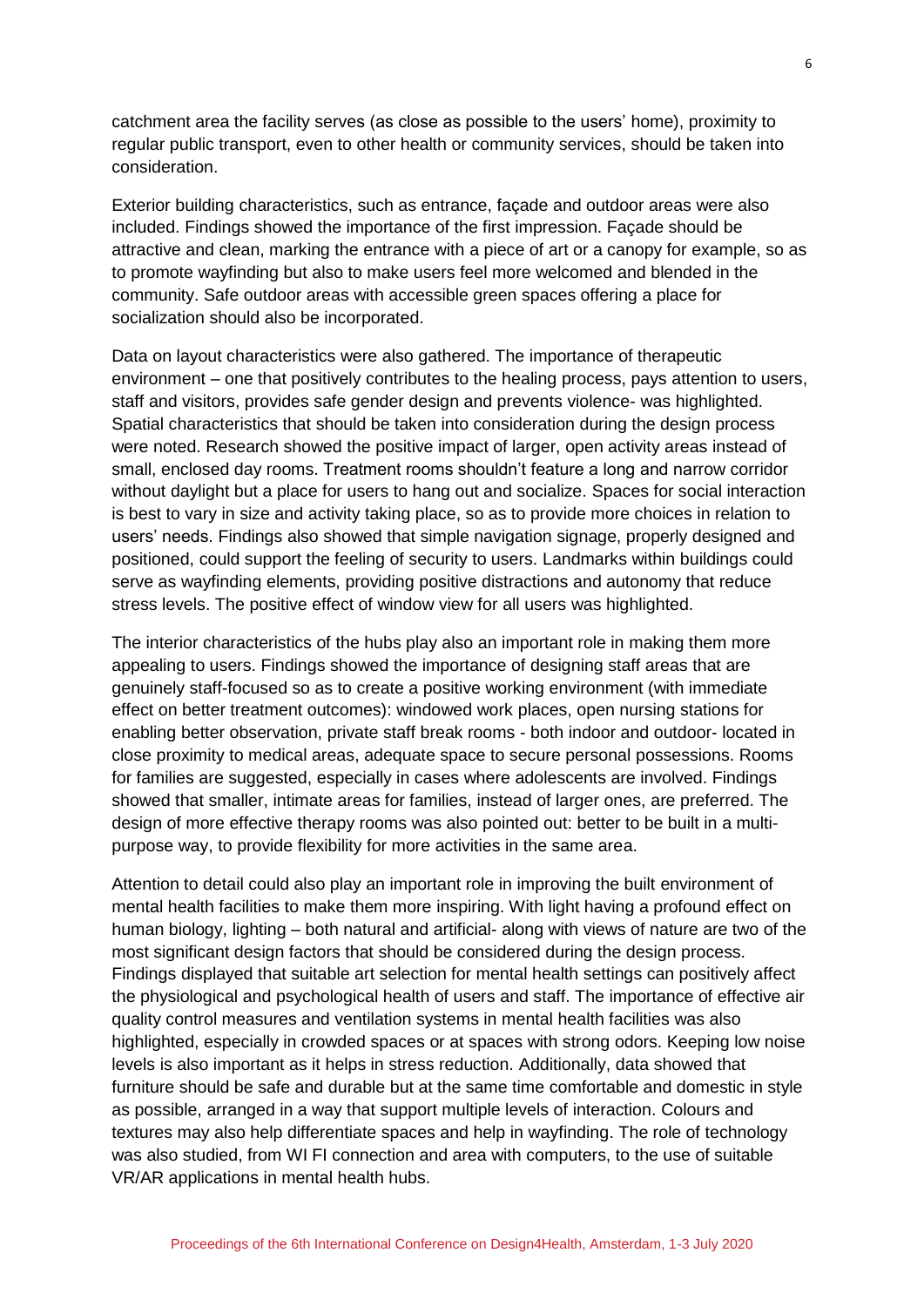Finally, data selected showed the importance of engaging different groups of people during the design process. A community mental health hub should be designed with and for the community, taking into account the various groups that use them and their needs, as different groups with different ages (older people, adolescents etc.) interact in fundamentally different ways.

All the above data were analysed and combined, generating a matrix of recommendations concerning the design of community mental health hubs and wards. The researchers classified them by giving to each recommendation either an S (for strong) or R (for recommended) or O (for optional).

### **Conclusions**

Findings of this research highlighted ways to improve the quality of the psychiatric built environment along with the neighbourhoods that surround them, so that users are drawn to them by hope and not despair. In most cases, psychiatric buildings tend to go unnoticed or appear hidden, demonstrating clear signs of vandalism and located far from tube stations, adding to the time staff, users and their families need to access them (Chrysikou et al. 2017). Through the matrix of recommendations for the design of community mental health facilities, the researchers generated a valuable tool for everyone involved in the planning, design and management of psychiatric units - from Healthcare & Estates to architects and stakeholders involved, including service users - that could have a greater impact and help long term minimise the community levels of stigma and discrimination surrounding these types of buildings. By treating design and place-making as a therapeutic tool we could challenge the way people consider psychiatric buildings and we could create the means to disrupt a normally segregated architectural dialogue.

Finally, we need to think of environments in their detail in a complete manner. Sometimes we do not have the evidence base to address all the pixels of the image and come up with a 100% evidence base solution. Sometimes the pixels might be too few casting the final picture as too fragmented. In the meantime, we need to look at the existing evidence and best practice through a more theory based solution, utilising all available tools from evidence to inspirational and occasionally contradictory examples and people's experience and practice-derived expertise. This project was foremost an exercise on reaching to and synthesising all that. The final product was a report that was used to facilitate, enrich and provide food for thought one of the most important steps of a healthcare planning project, the staff and patient consultation.

### **References**

Caixeta, M.C.B.F. 2013. "A conceptual model for the design process of interventions in healthcare buildings: a method to improve design". Architectural Engineering and Design Management 9: 95-109

Chrysikou, Ε. 2014. Architecture for psychiatric environments and therapeutic spaces. Amsterdam: IOS Press. ISBN 978-1-61499-459-6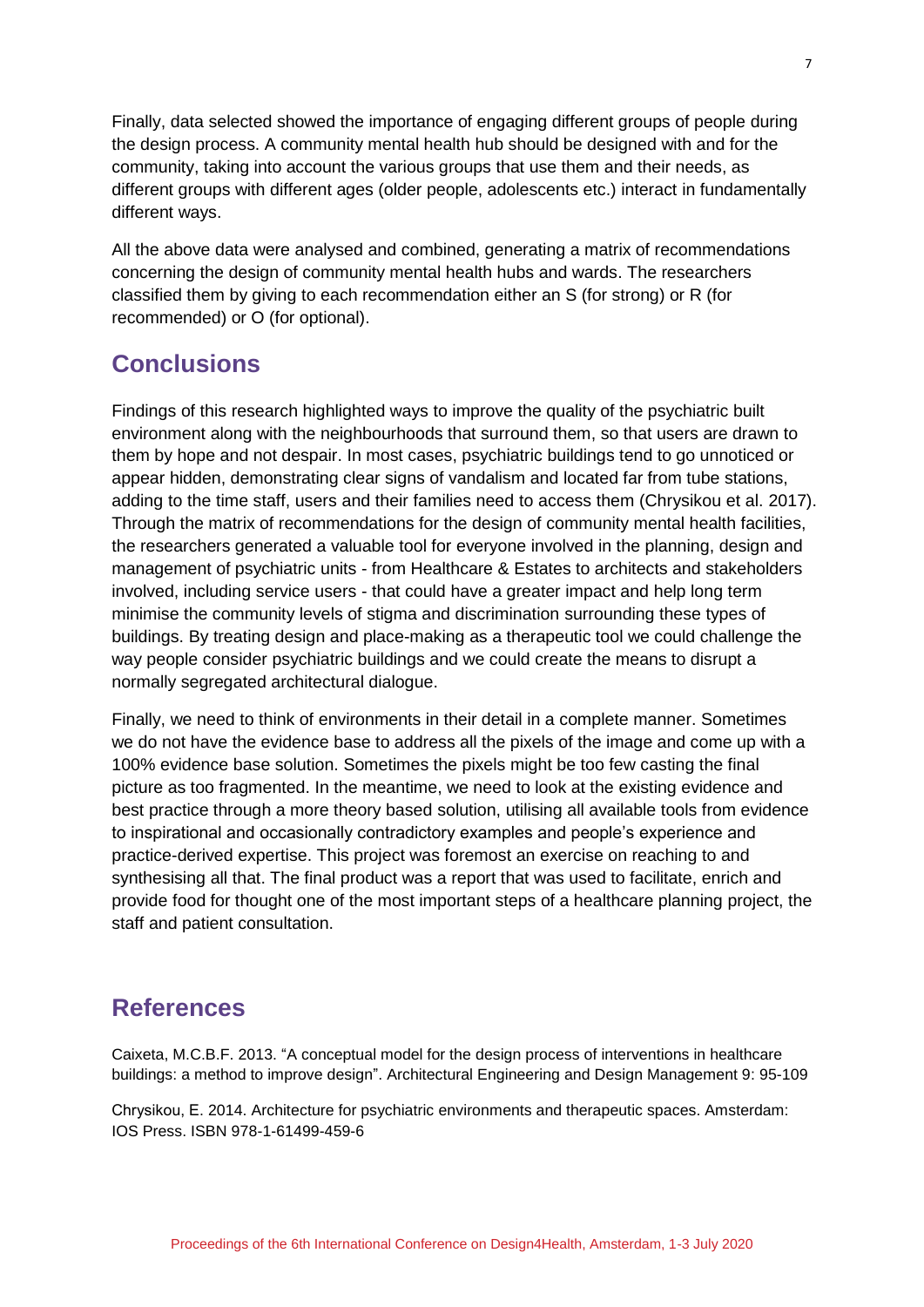Chrysikou, Ε. 2014. "The SCP model: A three dimensional methodology for understanding, profiling and evaluating mental healthcare architecture". In Proceedings of the 2nd European Conference on Design, edited by Alaster Yoxall und Kirsty Christer, 66-76. Sheffield: Sheffield Hallam University. ISBN: 978-1-84387-373-0

Chrysikou, E. 2017. The social invisibility of mental health facilities. London: UCL

Chrysikou, E., Savvopoulou, E. McLennan, P., Higgs, P. 2019. "Implementing research and best practice for the development of mental health hubs in the community". Report delivered to Camden and Islington NHS Foundation Trust:

https://www.candi.nhs.uk/sites/default/files/Documents/Implementing%20Research%20and%20Best %20Practice%20for%20the%20Development%20of%20Mental%20Health%20Hubs%20in%20the%2 0Community.pdf

Goering, P. 2004. Making a difference: Ontario's community mental health evaluation initiative. Toronto, ON: Canadian Mental Health Association

Hicks, C., McGovern, T., Prior, G., Smith, I. 2015. "Applying lean principles to the design of healthcare facilities". International Journal of Production Economics 170(Part B): 677-686

Holmes, E., O' Connor, R., Perry H V., ….Bullmoret, E. 2020. "Multidisciplinary research priorities for the COVID-19 pandemic: a call for action for mental health science". Lancet Psychiatry 2020 (7): 547- 60

Francis, S., Glanville, R., Noble, A., Scher P. 1999. 50 years of ideas in healthcare buildings. London: The Nutffield Trust

Lum, J., Ying, A. 2014. Community Hubs: Right care, right place, right time. Canada: Canadian research network for care in the community

Mental Health Commission of Canada. 2017. "Strengthening the case for investing in Canada's mental investing in Canada's mental health system: Economic considerations". Accessed 3 April 2020. http://www.menta lheal thcom mission.ca/sites /defau lt/files /2017 03/case\_for\_inves tment eng.pdf

Plsek, P. 2006. An organisation is not a machine! Principles for managing complex adaptive systems, Materials prepared for leadership for health improvement programme, York

Servizio Sanitario Regionale. 2012. The Emilia-Romagna Regional Health Service and the new welfare system. Bologna: Regione Emilia-Romagna

Shrivastava, A., Yves Bureau, Y., Rewari, N., Johnston, M. 2013. "Clinical risk of stigma and discrimination of mental illnesses: Need for objective assessment and quantification". Indian Journal of Psychiatry 55(2): 178–182.

Scher, P. 1992. Environmental Design Quality in Healthcare. Manchester: Arts for Health

Thornicroft, G., Deb, T., Henderson, C. 2016. "Community mental health care worldwide: current status and further developments". World Psychiatry (15):276–286

Ulrich, R., Bogren, L., Gardiner, S., Lundin S. 2018. "Psychiatric ward design can reduce aggressive behaviour". Journal of Environmental Psychology 57 (2018): 53-66

United Nations. 2020. Policy Brief: COVID-19 and the need for action on mental health. https://www.un.org/sites/un2.un.org/files/un\_policy\_brief-covid\_and\_mental\_health\_final.pdf